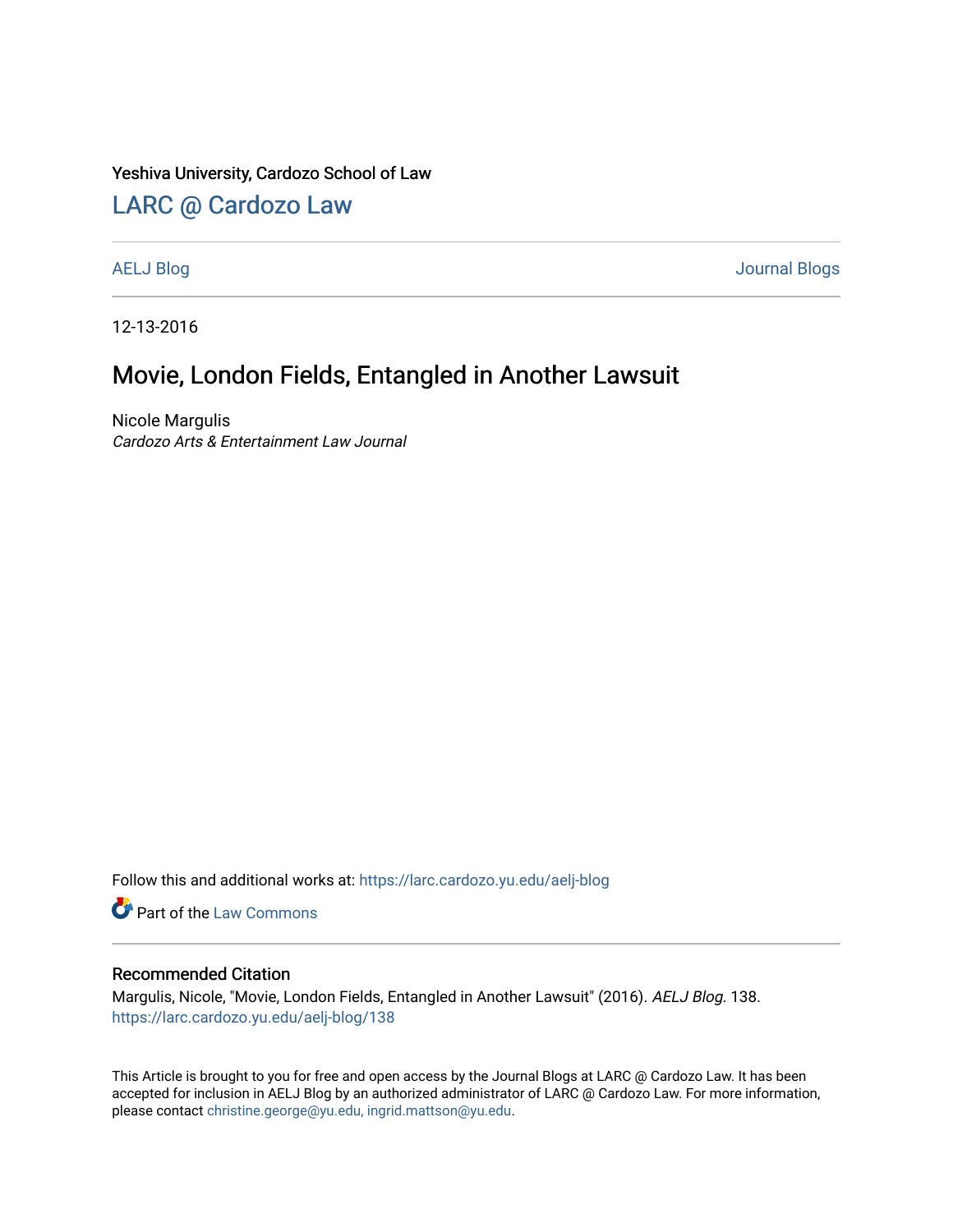# **Movie, London Fields, Entangled in Another Lawsuit**

### BY [MANAGING EDITOR](https://cardozoaelj.com/author/admin/) / ON DECEMBER 13, 2016

Producers of *London Fields* are suing actress Amber Heard for \$10 million, as the most recent complaint in the string of lawsuits regarding the film.<sup>III</sup> Nicola Six Limited and producers, Chris Hanley and Jordan Gertner, are alleging Heard to have breached contractual obligations. This is the latest action over *London Fields*, which is based on Martin Amis' murder mystery novel. This film was set to be shown at the 2015 Toronto International Film Festival. However, it was pulled from premiering when director Mathew Cullen filed a lawsuit against the producers in September 2015.

This complaint [\(see full complaint here\)](https://cardozoaelj.com/2016/12/13/movie-london-fields-entangled-another-lawsuit/Cullen_v._Hanley__No._BC59464.pdf), alleged fraud on the behalf of the producers, claiming that they stole control over the final cut of the film, misused their rights of publicity, and failed to pay him.<sup>[2]</sup> Cullen asserts in the complaint that Gertner conveyed to him that as director, he would have "freedom to make the film according to his own creative vision without interference" and have financial support for a \$8 million budget. This was an oral l agreement but the complaint states that Cullen reasonably and justifiably relied on these representations.<sup>[4]</sup> During the principal photography, the production was not being funded as the producers represented, as actors, the crew, and Cullen were not being paid what was promised per the complaint.<sup>[5]</sup> During post production, Cullen was not provided with the necessary resources. The complaint alleges that the producers prepared their own version of the movie in secret.<sup>[6]</sup> Per the complaint, this producer created film had "incendiary imagery evoking  $9/11$  jumpers edited against pornography." $\Delta$ Cullen claimed that his rights of publicity were infringed since this film was being promoted with his name attached, yet he did not approve of this edit.<sup>[8]</sup>

The producers filed a counterclaim against Cullen alleging that he failed to deliver the movie on time or on budget which breached their agreement.<sup>[9]</sup> The producers asserted they were forced to intervene and finish the film which they contend they were contractually allowed to do to save the movie and protect the producers' investment. They also asserted that Cullen did not have the control over the final cut of the movie and that the producers exclusively had that privilege. Nicola Six, the production company, owned the movie and all the related copyrights in the novel and screenplay and, therefore, they claim that Cullen had no ownership rights and did not have final cut.<sup>[10]</sup> The producers contend that Cullen agreed to finish the movie on time and within the budget. Thus, when they both went wildly over, the producers took control and created the final edit of the movie. The producers assert that they consulted with Cullen about the producer created film and made changes consistent with his comments. Additionally, although Cullen continued to create his director's version of the movie, the producers contend that they told him there was no funding for him to continue to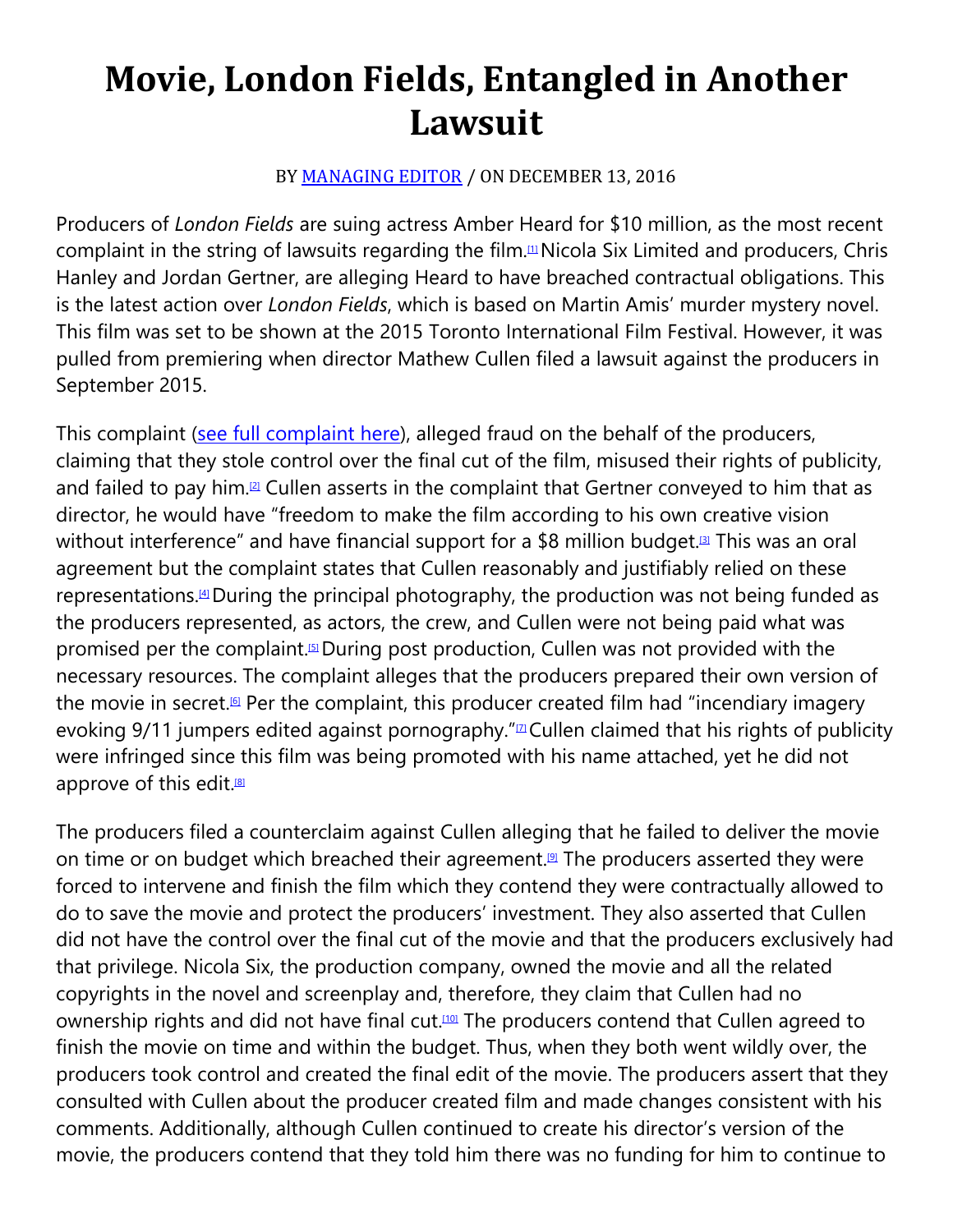do so[.\[11\]](https://cardozoaelj.com/2016/12/13/movie-london-fields-entangled-another-lawsuit/#_ftn11) They also accused Cullen of organizing screenings of his version of the film for third parties and conspiring with the actors and their representations to hinder the producers releasing the producer's finished film.<sup>[12]</sup>

A year later, this all led to a complaint being filed against Amber Heard on November 21 (see [full complaint here\)](https://cardozoaelj.com/2016/12/13/movie-london-fields-entangled-another-lawsuit/Nicola_Six_Limited_v._Amber_H.pdf).<sup>[13]</sup> The complaint alleged that Heard breached her contract and conspired to deprive the producers of their ability to produce the film. They claimed she breached her contract by not performing promotional and publicity obligations, and failing to perform certain acting and post production services.<sup>[14]</sup> During post-production, Heard allegedly refused to re-record dialog which was a contractual obligation. Additionally, the complaint contends that "Heard's refusal to comply with her contractual obligations—including her improper refusal to act in provocative scenes contained in the pre-approved script—key scenes in the script had to be removed and/or rewritten to accommodate Heard's behavior.["\[15\]](https://cardozoaelj.com/2016/12/13/movie-london-fields-entangled-another-lawsuit/#_ftn15) They claim that Heard signed a nudity rider which all the scenes conformed to and that she wrongly claimed that she had not agreed to the nude scenes to undermine the film.

The complaint declares that Heard breached her contract by not performing promotional and publicity services, specifically as relating to the Toronto International Film Festival. Within Heard's contract was that she was required and paid to publicize, promote, and support the film, which is an industry standard. Heard informed the producers that she would not attend the Toronto Film Festival premiere or promote the film but she would be at the festival promoting another film she was in, The Danish Girl, which she had a significantly smaller role in[.\[16\]T](https://cardozoaelj.com/2016/12/13/movie-london-fields-entangled-another-lawsuit/#_ftn16)he complaint alleges that Heard and other actors in the film were conspiring to harm the movie's and production's profits and ability to attract a distributor by not cooperating with the promotion requirements because they supported the director and his version of the movie.<sup>[17]</sup> The complaint goes on to allege that Heard and her management impeded on the producer's ability to market the film to a domestic distributor which hampered their revenue by claiming "that the Producer's Cut that was allegedly submitted to [a festival] contained unauthorized nude and simulated sex scenes" and the producers did not own the copyright to the final cut. The complaint contends that by Heard, Cullen, and other actors conspiring, it led the film to be pulled from the Toronto Film Festival and, therefore, "had a severe negative impact on the Picture's marketability and salability, domestic distribution prospects, and predicted foreign revenues."<sup>[18]</sup> Although this complaint is just against one of the actors, the complaint discusses other actors such as, Billy Bob Thornton and Jim Sturgess, and their alleged participation in the conspiring campaign.<sup>[19]</sup> Complaints against these actors have yet to be filed, but it would not be surprising if they do occur considering the string of lawsuits that have already taken place regarding *London Fields*.

*Nicole Margulis* is a second-year student at Benjamin N. Cardozo School of Law and a Staff Editor of the Cardozo Arts & Entertainment Law Journal.